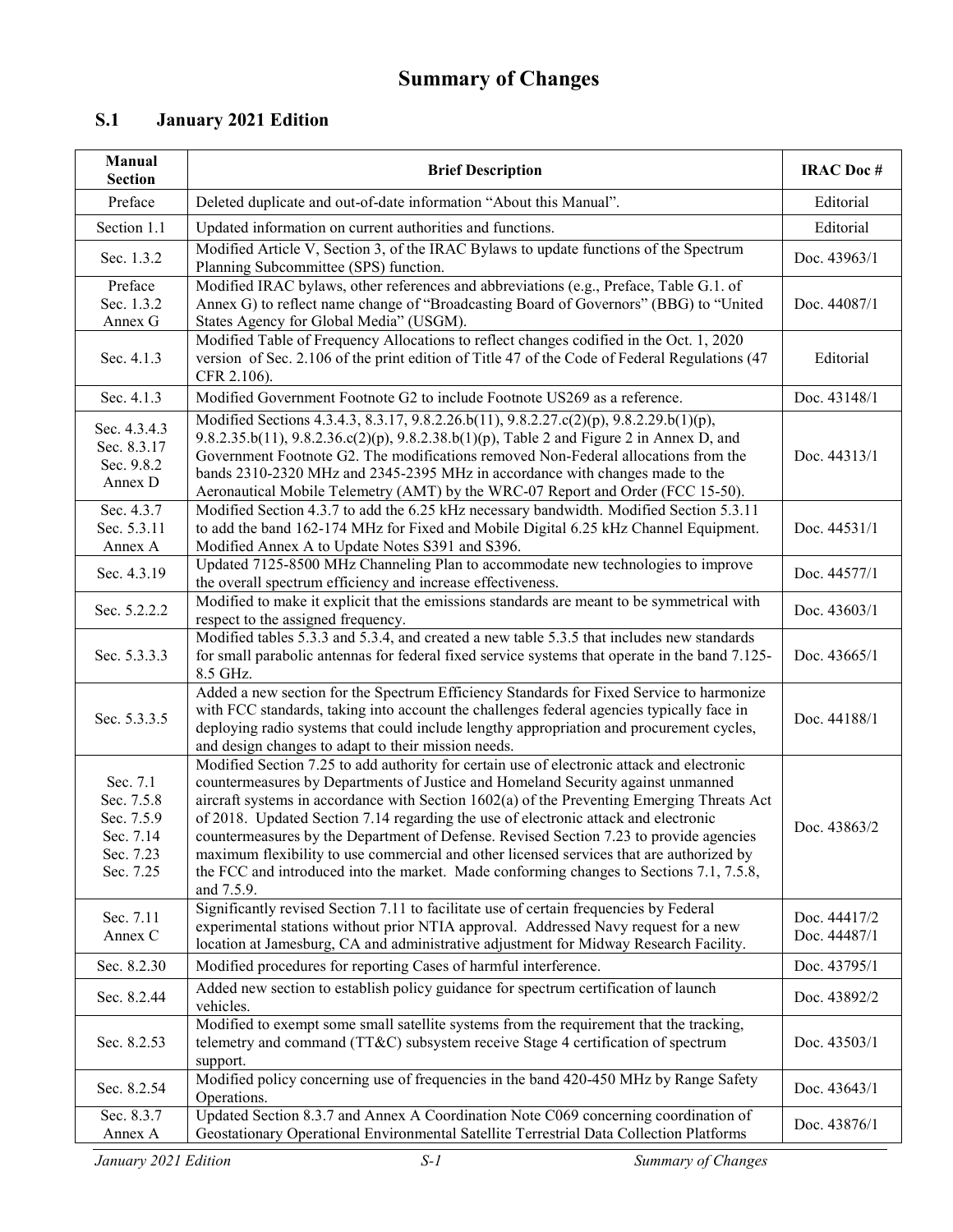| Manual<br><b>Section</b>                                                      | <b>Brief Description</b>                                                                                                                                                                                                                                                                                                                               | <b>IRAC</b> Doc# |
|-------------------------------------------------------------------------------|--------------------------------------------------------------------------------------------------------------------------------------------------------------------------------------------------------------------------------------------------------------------------------------------------------------------------------------------------------|------------------|
|                                                                               | $(DCP)$ .                                                                                                                                                                                                                                                                                                                                              |                  |
| Sec. 8.3.15                                                                   | Addition of coordination contours for the Air Force Mobile CubeSat Command and Control<br>(MC3) Ground Station.                                                                                                                                                                                                                                        | Doc. 43893/1     |
| Sec. 8.3.15                                                                   | Added coordination contours for the Navy Naval Research Laboratory Chefsat, NASA<br>White Sands, NM, and Air Force for the L-3 COM GroundMulti-Band Terminal (GMT),<br>USAPW, FalconSAT-6, and MONOLITH CubeSat Experiment ground stations.                                                                                                            | Doc. 43940/1     |
| Sec. 8.3.15                                                                   | Added coordination contours for the Commerce GOES-R ground stations.                                                                                                                                                                                                                                                                                   | Doc. 44284/1     |
| Sec. 8.3.15                                                                   | Added coordination contours for the NASA operations at Kileville, OH and Boardman, OR;<br>and the Air Force S5 Micro-Satellite System, Global Space Telemetry Resource (GSTR),<br>and AN/FRC-178 Ground Antenna Station.                                                                                                                               | Doc. 44285/1     |
| Sec. 8.3.15                                                                   | Added coordination contours for the Air Force Mobile Cubesat Command and Control<br>(MC3) Ground Stations, ORCA CubeSat, MIT-LL Over-the-Air Ka Test Terminal<br>(OTAKaTT); and NASA Kennedy Space Center (RFTS) and FLNASA WG5 Antenna.<br>(RFTS), FL.                                                                                                | Doc. 44286/1     |
| Sec. 8.3.16<br>Annex A                                                        | Modified Section 8.3.16.3(7) and added a new Special Note S409 concerning temporary<br>United States & Possessions (US&P) frequency assignments for testing prior to receiving<br>Stage 4 Spectrum Certification.                                                                                                                                      | Doc. 43565/1     |
| Sec. 8.3.26<br>Annex A                                                        | Updated Section 8.3.26 and Coordination Note C092 to correct the Patuxent River, MD<br>operating area by integrating the Atlantic Test Range boundaries and associated Atlantic<br>Coastal Waters.                                                                                                                                                     | Doc. 43304/1     |
| Sec. 8.3.32<br>Sec. 9.8.2<br>Sec. 9.10<br>Sec. 9.11.4                         | Modified Sections 8.3.32.6.b, 9.8.1, 9.10, 9.11.4, and 9.8.2.41 to change the Agency<br>Handling Instructions (AHI) code to FOI (Freedom of Information Act).                                                                                                                                                                                          | Doc. 43740/1     |
| Sec. 9.8.2                                                                    | Added an Agency Specific Function Identifier to Section 9.8.2.39u concerning APRS<br>Weather Stations.                                                                                                                                                                                                                                                 | Doc. 44204/1     |
| Sec. 9.8.2<br>Annex A                                                         | Modified Section 9.8.2.39.j.(3) and Special Note S945 to change "Nanosat" to "smaller<br>satellite."                                                                                                                                                                                                                                                   | Doc. 43368/1     |
| Chapter 10                                                                    | Updated chapter to reflect revisions to OMB Circular A-11 and to make it more concise and<br>accessible.                                                                                                                                                                                                                                               | Doc. 44055/2     |
| Chapter 12<br>Sec. 7.3<br>Sec. 7.5.3<br>Sec. 7.5.4<br>Sec. 7.5.6<br>Sec. 7.24 | Added a new chapter to consolidate provisions related to emergency readiness. Sections 7.3,<br>7.5.3, 7.5.4, 7.5.6, and 7.24 moved to new chapter.                                                                                                                                                                                                     | Doc. 44259/3     |
| Annex A                                                                       | Removed Record Notes that are no Longer in use in the Government Master File: E013,<br>L174, L201, L294, L309, L331, L332, L343, L353, M011, S151, S170, S171, S186, S196,<br>S211, S264, S279, S292, S330, S341, S344, S351, S357, S368, S576, S626, S696, S703,<br>S707, S713, S714, S722, S775, S780, S786, S787, S821, S887, S920, S934, and S938. | Doc. 43875/1     |
| Annex A                                                                       | Added Special Series Note S408 to support DoD AIMS Platform Level Certification<br>Testing.                                                                                                                                                                                                                                                            | Doc. 43564/1     |
| Annex A                                                                       | Added Special Series Notes: S960 for NASA Landsat-9; S961 for NASA Lucy; S962 for<br>NASA Plankton, Aerosol, Cloud, Ocean Ecosystem (PACE); S963 for NASA Restore-L;<br>and S964 for NASA Wide Field InfraRed Survey Telescope (WFIRST) Mission.                                                                                                       | Doc. 43737/1     |
| Annex A                                                                       | Removed Special Series Note S379 because the Operation Alliance Program was<br>discontinued.                                                                                                                                                                                                                                                           | Doc. 43877/1     |
| Annex A                                                                       | Added a Special Series Note S965 for Mars 2020 Rover mission.                                                                                                                                                                                                                                                                                          | Doc. 44205/1     |
| Annex A                                                                       | Added a new Coordination Note C090 for frequency assignments in the Aeronautical<br>Mobile Telemetry (AMT) band 5091-5150 MHz that have been coordinated with the FAA,<br>FCC, and AFTRCC.                                                                                                                                                             | Doc. 44314/1     |
| Annex A                                                                       | Modified C013, C015, S643 S904 and deleted S616.                                                                                                                                                                                                                                                                                                       | Doc. 44594/1     |
| Annex A                                                                       | Corrected contact information in Coordination note C027.                                                                                                                                                                                                                                                                                               | Doc. 44486/1     |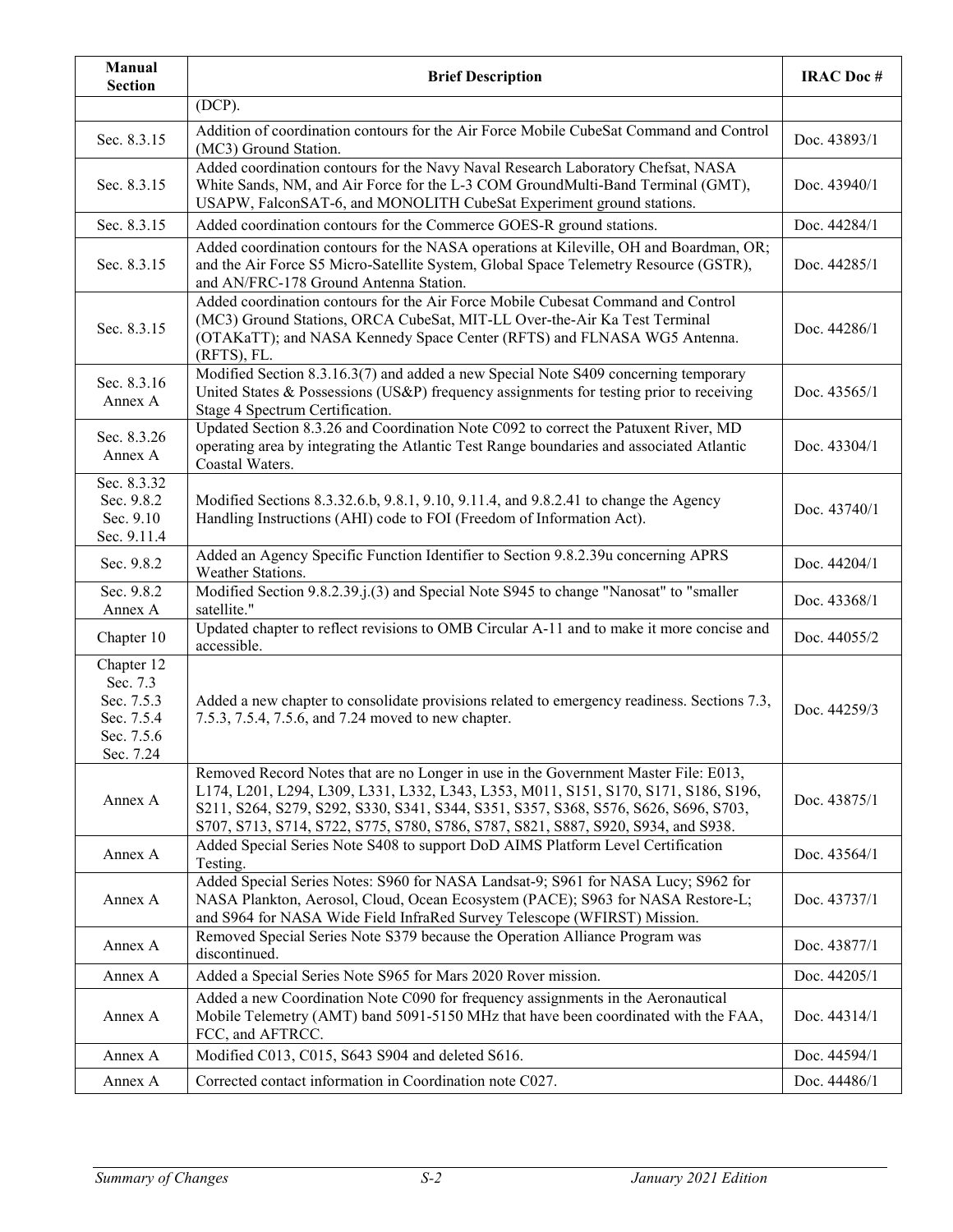| Manual<br><b>Section</b> | <b>Brief Description</b>                                                                                                                                                                                                                                                                                                                                                | <b>IRAC Doc#</b> |
|--------------------------|-------------------------------------------------------------------------------------------------------------------------------------------------------------------------------------------------------------------------------------------------------------------------------------------------------------------------------------------------------------------------|------------------|
| Annex A<br>Annex F       | Updated Special Series Note S400 and Annex F by correcting the names for the<br>Aeronautical Advisory Group (AAG) and the Military Advisory Group (MAG), and added a<br>new provision in Annex F for delinquent frequency assignments beyond the five year and<br>ten year review period by adding an expiration date (EXD) of seven and twelve years,<br>respectively. | Doc. $44206/1$   |
| Annex D                  | Corrected the names for the Aeronautical Advisory Group (AAG) and the Military Advisory<br>Group (MAG), and updated contact information.                                                                                                                                                                                                                                | Doc. 43874/1     |
| Annex G                  | Added Bureau Code NCC (National Coordination Center).                                                                                                                                                                                                                                                                                                                   | Doc. 43878/1     |
| Annex G                  | Added or modified Manufacturer Codes.                                                                                                                                                                                                                                                                                                                                   | Doc. 44108/1     |
| Annex G                  | Updated antenna abbreviations.                                                                                                                                                                                                                                                                                                                                          | Doc. $44616/1$   |
| Annex G                  | Removed the International Boundary and Water Commission (IBWC).                                                                                                                                                                                                                                                                                                         | Doc. 44617/1     |
| Annex G                  | Updated Coast Guard Areas and Districts to include a new map.                                                                                                                                                                                                                                                                                                           | Doc. 44315/1     |
| Annex J                  | Updated to provide guidance for determining the necessary bandwidth of federal<br>radiocommunications systems.                                                                                                                                                                                                                                                          | Doc. $43500/2$   |
| Annex J                  | Updated Table A to revise the -20 dB Necessary Bandwidth Equation for Frequency<br>Modulated Chirp Pulsed Waveforms.                                                                                                                                                                                                                                                    | Doc. 43758/1     |
| Annex J                  | Created a new Section (J.3.4) for pulse code modulation/phase modulation (PCM/PM)<br>necessary bandwidth equations.                                                                                                                                                                                                                                                     | Doc. 43871/1     |
| Annex M                  | Updated to describe procedures and references for collecting measurement data for fixed<br>and mobile services.                                                                                                                                                                                                                                                         | Doc. $44069/1$   |
| Annex $\Omega$           | Updated to reflect revised statutory requirements and other changes for transition planning<br>and use of Spectrum Relocation Fund under Spectrum Pipeline Act and MOBILE NOW<br>Act.                                                                                                                                                                                   | Doc. 44597/2     |